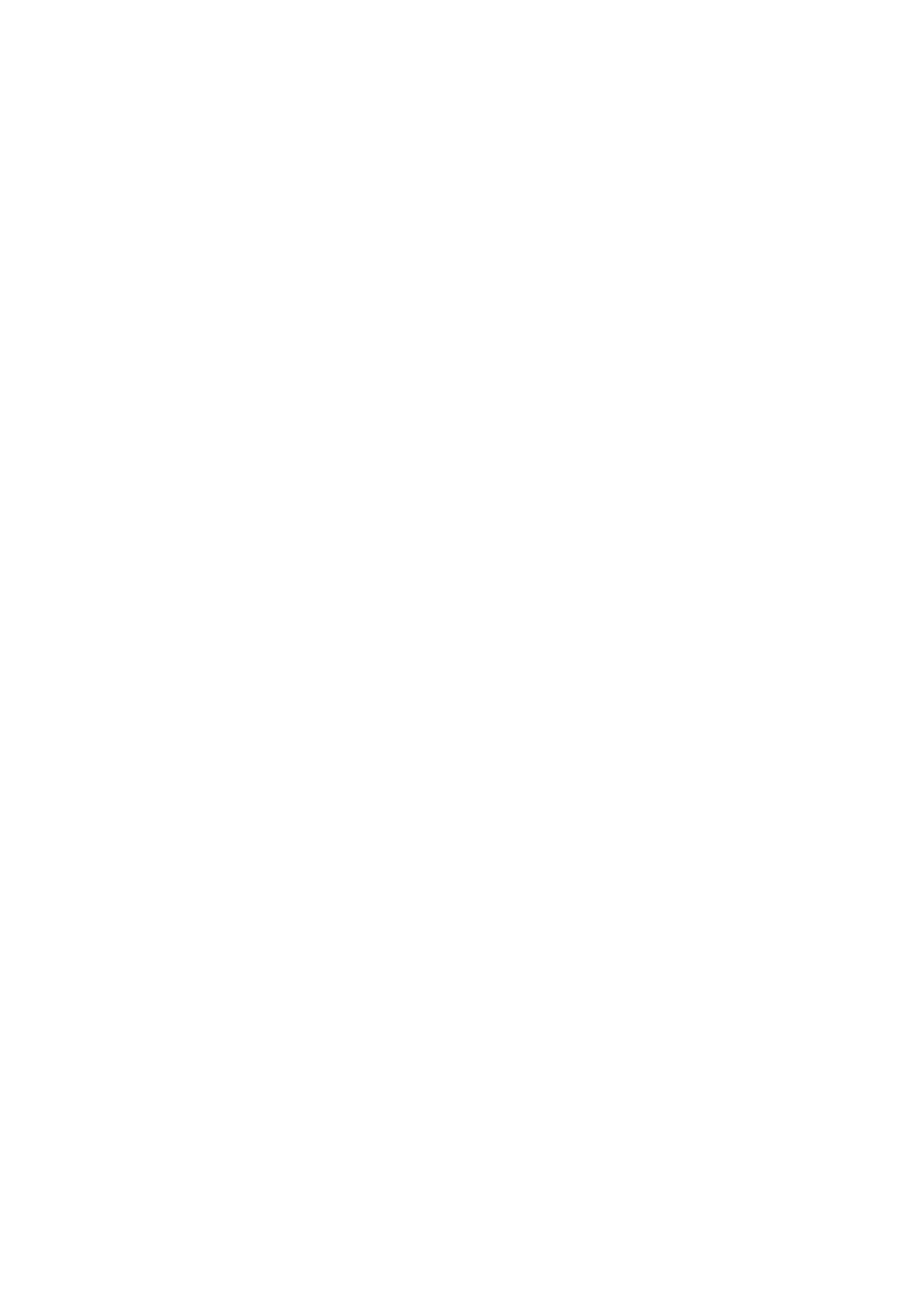

### **CHORUS FOR SHOWS IN WASHINGTON DC IN OCTOBER 2022**

The sell-out 2018 Edinburgh Fringe musical is back by popular demand and it's bigger than ever. Originating in Scotland, the show will tour to Atlanta and Washington DC, USA in Fall 2022. We are looking for scientists and healthcare professionals who sing to audition for the chorus in each of these cities, where you would perform alongside a professional musical theatre cast. This truly unique and collaborative project is a once in a lifetime opportunity - don't miss out!

### COMPANY

#### **Charades Theatre Company**

Robin Hiley, composer & artistic director; Thomas Henderson, script writer & stage director; Neil Metcalfe, musical director; Jessica Conway, producer; Sheila Grant, movement director & choreographer.

# ABOUT THE SHOW

#### **"The Mould that Changed the World" - a book musical**

A life-changing discovery that became a world-changing cure: the first antibiotic! Alexander Fleming is now at the end of his life, but he is not just looking back, he must still look forwards because the world depends on it. The future is uncertain and his responsibility to make the human race understand a crucial message is becoming more urgent than ever. 'Resistance' is a threat that no one knows is coming - because no one is listening. How can he rescue the power of Penicillin and all antibiotics from the frenzy for 'The Miracle Cure' before it's too late?

FIND OUT MORE ABOUT THE PROJECT FROM THIS [VIDEO>>](https://vimeo.com/684803928)

# CHORUS AUDITIONS

These will be done by video submission. We'd love you to record yourself singing one of the songs from the show (we will provide a backing track and music), and also another piece of your own choice. The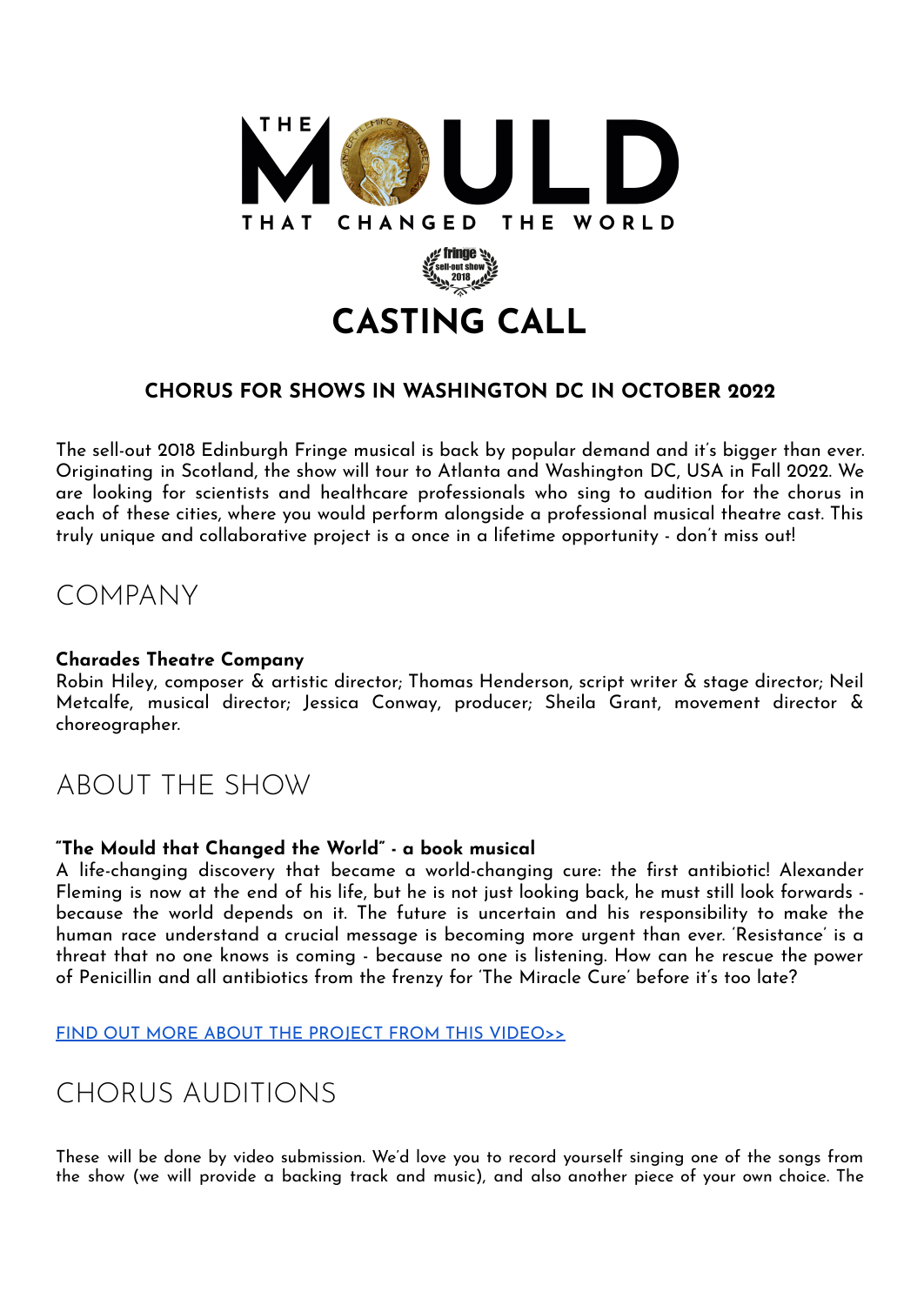Chorus will be 16 strong in each performance and requires you to sing both in unison and in parts (SATB), so we just want to make sure that you are a confident singer.

#### **Please record:**

- a short song or extract of a song from any musical (no more than 3 mins in length).
- a short extract from *The Mould that Changed the World* (available at the link below along with a recording to help you learn the piece).

NB: please record on a smartphone or similar against a plain background and in good light. Please upload your video to YouTube or Vimeo and send us the link. Unfortunately we are unable to accept files via WeTransfer.

Please send video links to Jessica Conway at [jessica@charadestheatre.co.uk](mailto:jessica@charadestheatre.co.uk) by 5pm on Friday 1st July 2022.

#### GET AUDITION [MATERIAL>>](https://drive.google.com/drive/folders/16izUkGhHGL558_5bpttRPAZWO0JLVpD7?usp=sharing)

### WHY GET INVOLVED?

This is a unique opportunity for you to perform in a musical alongside a cast of professional actors and musicians. Furthermore, you will be participating in an innovative and exciting public health initiative to spread the word about the ever increasing problem of antibiotic resistance.

"We need a step change in the public's awareness and understanding of AMR. I cannot think of a more *relevant or exciting initiative than The Mould. Having supported this project from the beginning, I endorse this project unreservedly."*

Professor Dame Sally Davies, UK Special Envoy on Antimicrobial Resistance

The important message of the rise of antibiotic resistance and the fragile future of antibiotics needs to rapidly reach all corners of society. This project now brings together many high profile organisations who are currently working to do just this. With a growing list of international partners and backers including the Rockefeller Foundation and the CDC Foundation, this is your chance to be part of this exciting initiative and make a difference.

### SHOW DATES 2022

#### REHEARSALS

| Saturday 10 September | 1000-1700 | Atlas Theatre, DC |
|-----------------------|-----------|-------------------|
|                       |           |                   |
| Saturday 8 October    | 1000-1700 | Atlas Theatre, DC |
| Sunday 9 October      | 1000-1700 | Atlas Theatre, DC |
| Tuesday 11 October    | 1800-2100 | Atlas Theatre, DC |
| Wednesday 12 October  | 1800-2100 | Atlas Theatre, DC |
| Wednesday 26 October  | 1800-2100 | Atlas Theatre, DC |